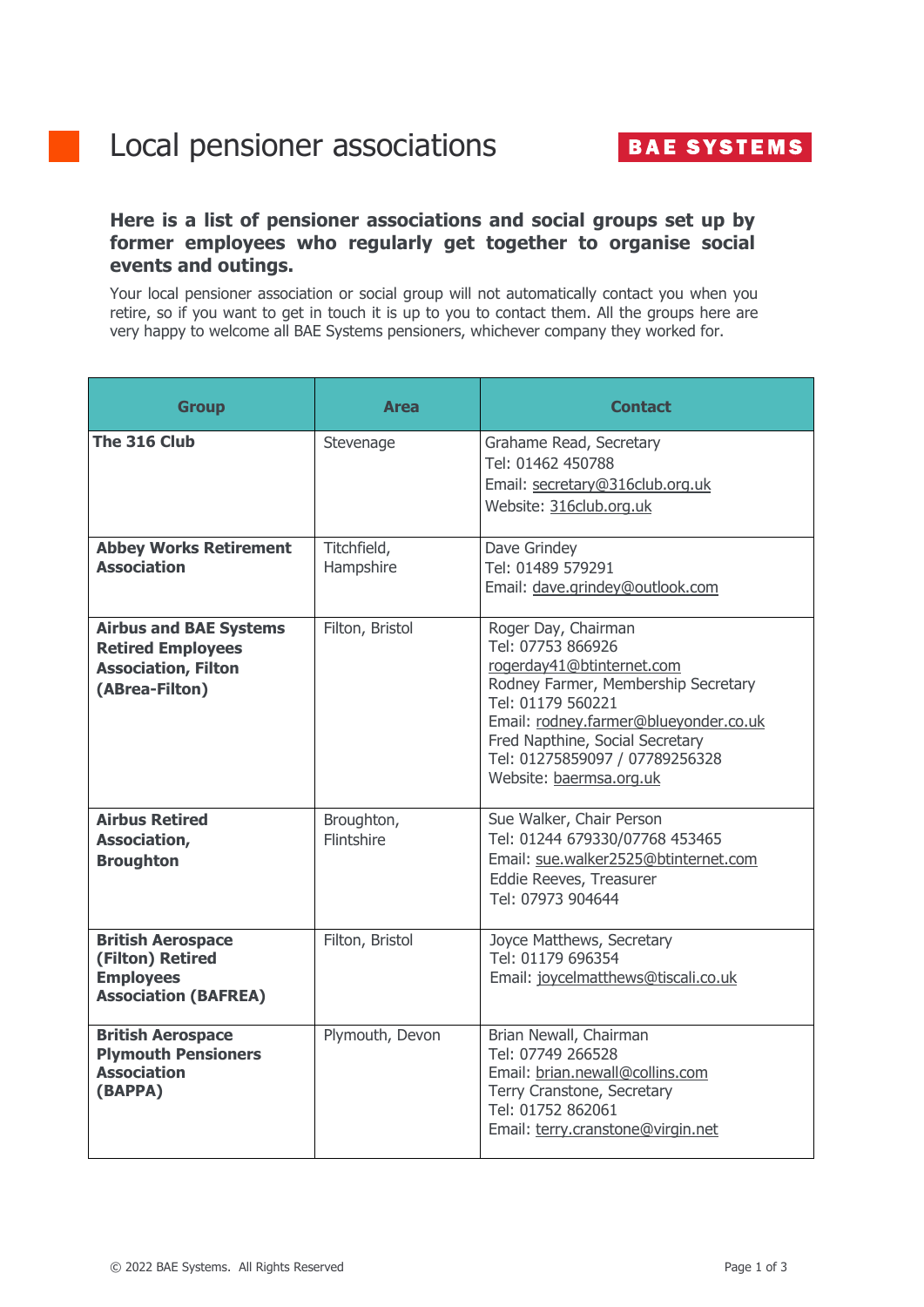| <b>Group</b>                                                                                       | <b>Area</b>                                         | <b>Contact</b>                                                                                                                                                                          |
|----------------------------------------------------------------------------------------------------|-----------------------------------------------------|-----------------------------------------------------------------------------------------------------------------------------------------------------------------------------------------|
| <b>Bracknell</b><br><b>Pensioners</b><br><b>Association</b><br>(PALS)<br>Post Codes RG/GU/SL       | Wokingham,<br><b>Berkshire</b>                      | John Turner, Social Secretary<br>Tel: 01753 860527<br>Jim Ward, Vice Chairman<br>Tel: 01344 453867<br>Pat Cauldwell, Secretary<br>Tel: 01202 768050<br>Email: cauldwell@tinyworld.co.uk |
| <b>Christchurch &amp;</b><br><b>Hurn Pensioners</b><br><b>Associations</b><br>Post Codes BH/SO/PO  | Christchurch,<br><b>Dorset</b>                      | <b>Patrick Cauldwell</b><br>Tel: 01202 768050<br>Email: cauldwell@tinyworld.co.uk                                                                                                       |
| <b>Cowes Radar Ex-</b><br><b>Employees Association</b><br>(CREEA)                                  | Isle of Wight                                       | Barry Bates, Chairman<br>Tel: 01983 296303<br>Email: batesbarry@onwight.net<br>Joy Ash, Treasurer/Secretary<br>Tel: 01983 298731                                                        |
| <b>De Havilland Aeronautical</b><br><b>Technical School</b><br><b>Association</b><br><b>DHAeTS</b> | Countrywide                                         | Roger de Mercado, Secretary<br>Tel: 0161 4392635<br>Email: r.demercado@ntlworld.com                                                                                                     |
| <b>Dunsfold</b><br><b>Veterans Club</b><br>Post Codes GU/RH                                        | Cranleigh, Surrey                                   | Chris Budgen, Secretary<br>Tel: 01483 274781<br>Email: budgensp@btinternet.com                                                                                                          |
| <b>Farnborough</b><br><b>Pensioner</b><br><b>Association</b><br>Post Code GU                       | Farnborough,<br>Hampshire                           | Bill Moxham, Secretary<br>Tel: 01252 617894<br>Email: billmoxham@talktalk.net<br>www.dhaetsa.org.uk                                                                                     |
| <b>Friends of Follands Club</b>                                                                    | Southampton &<br>Portsmouth,<br>Hamble<br>Hampshire | John Chalk<br>Tel: 02380 465825<br>Email: johnlchalk@outlook.com                                                                                                                        |
| <b>Grove Retirement</b><br><b>Association</b><br>(GRA)                                             | Hertfordshire                                       | Alan Burdis, Chairman<br>Tel: 01923 241810<br>Email: grachair03@gmail.com<br>Website: grove-retirement-association.weebly.com                                                           |
| <b>The Hawker Association</b>                                                                      | Kingston, Surrey                                    | <b>Dick Poole</b><br>Email: secretaryhawkercommittee@gmail.com                                                                                                                          |
| <b>Marconi Old Geezers</b><br><b>Society</b><br>(MOGS)                                             | Chelmsford,<br><b>Essex</b>                         | <b>Ian Gillis</b><br>Email: tessel.bas@gmail.com<br>Website: groups.io/g/mogs                                                                                                           |